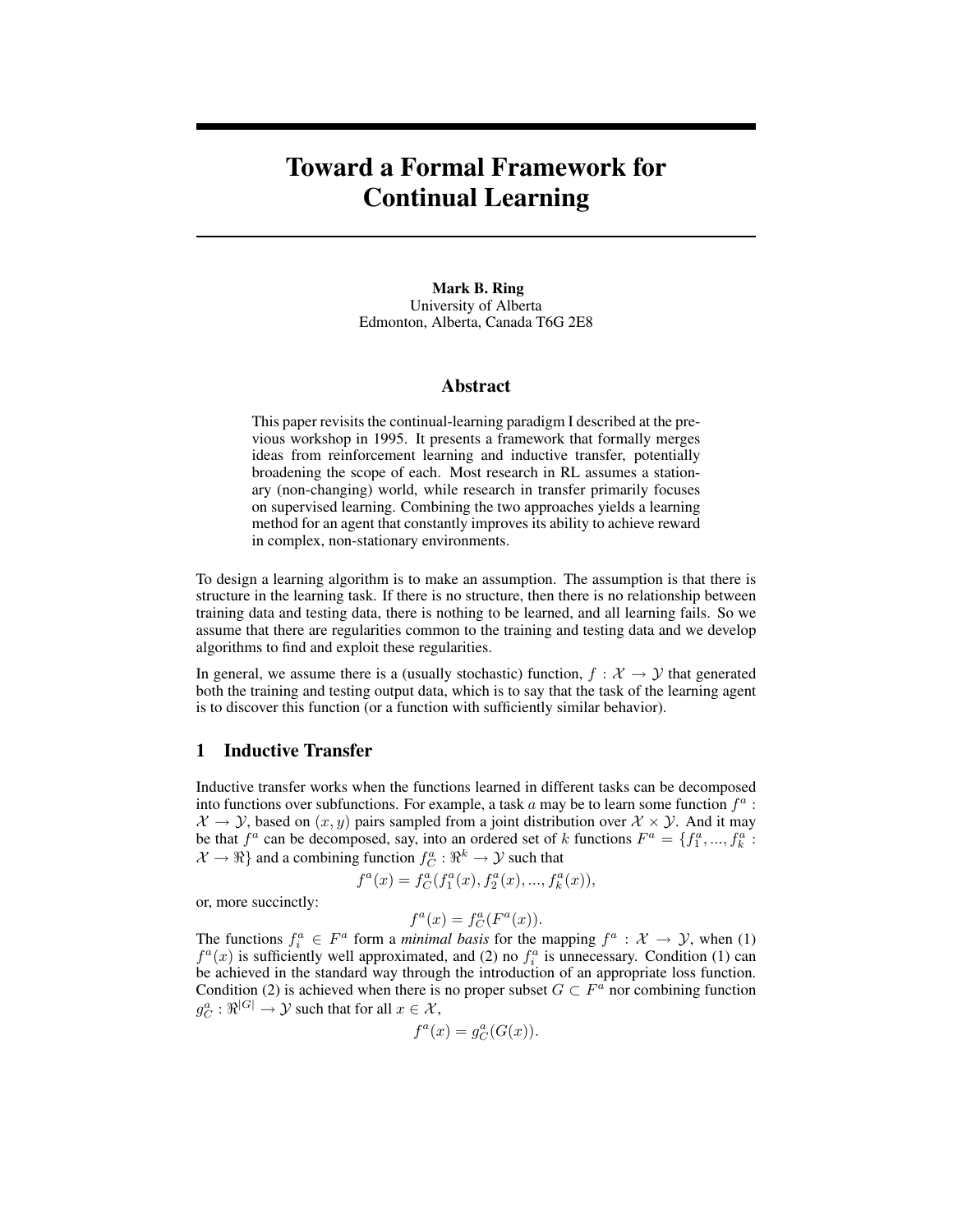Given two tasks, a and b, generated respectively by functions,  $f^a$  and  $f^b$  :  $\mathcal{X} \to \mathcal{Y}$ , inductive transfer is possible when there is a minimal basis for each with members in common; i.e., for some sets of basis functions  $F^a$  and  $F^b$ , there are combining functions  $f_C^a: \Re^{|F^a|} \to \Re$  and  $f_C^b: \Re^{|F^b|} \to \Re$  such that

$$
f^{a}(x) = f^{a}_{C}(F^{a}(x))
$$
  

$$
f^{b}(x) = f^{b}_{C}(F^{b}(x))
$$
  

$$
F^{a} \cap F^{b} \neq \emptyset
$$

Such functions that can share subfunctions are referred to here as *transfer compatible* functions. Conditions (1) and (2) are fairly weak if the combining functions  $\hat{f}_C^a$  can be of arbitrary complexity, though the conditions are fairly strong if the combining functions are, for example, linear. Intuitively it seems likely the functional and structural similarity [3] of functions  $f^a$  and  $f^b$  (and hence the potential benefit of transfer from one task to the other) increases as  $|F^a \cap F^b|/|F^a \cup F^b|$  increases and the VC dimension of the combining functions decreases.

Inductive transfer is therefore the search for common bases, as was done, for example, quite explicitly by Baxter [1], and implicitly in the case of multi-task learning (as for example by Caruana [2]).

# 2 Reinforcement Learning

In the standard reinforcement-learning framework (cf. Sutton and Barto, 1998) , a learning agent interacts with a Markov Decision Process (MDP) over a series of time steps  $t \in$  $\{0, 1, 2, ...\}$ . At each time step the agent takes an action  $a_t \in A$  in its current state  $s_t \in S$ and receives a reward  $r_t \in \Re$ . The dynamics underlying the environment are described as an MDP with state-to-state transition probabilities  $\mathcal{P}_{ss'}^a = Pr\{s_{t+1} = s' | s_t = s, a_t = a\}$ and expected rewards  $\mathcal{R}_s^a = E\{r_{t+1}|s_t = s, a_t = a\}$ . The agent's decision-making process is described by a policy,  $\pi(s, a) = Pr\{a_t = a | s_t = s\}$  which the agent refines through repeated interaction with the environment so as to increase  $E_{\pi,s_0}[r_0,r_1,...,r_{\infty}]$ , the reward it can expect to receive if it follows policy  $\pi$  from state  $s_0$ . Alternatively, the agent may sample observations  $o \in \mathcal{O}$  related to the current state (possibly stochastically), where  $s_t$  may or may not be uniquely identified by the current observation  $o_t$ , perhaps when taken in combination with previous observations and actions  $(o_0, a_0, o_1, a_1, ..., o_{t-1}, a_{t-1})$ .

# 3 Continual Learning

In traditional reinforcement learning, the world is modeled as a stationary MDP: fixed dynamics and states that can recur infinitely often. The agent's learning "task" is to improve performance by improving its policy, which generally entails developing an estimate of the expected cumulative reward attainable from individual states (the state-value function) or from state-action pairs (the action-value function). Augmenting RL with concepts from inductive transfer quickly hits a snag: small changes to the structure of the state space (especially small changes to the placement of rewards) can introduce major changes in the value function. One solution is to model the relationships between the states separately from the value function and then when the rewards change, recalculate the value function from the model using dynamic-programming methods. Predictable changes in the relationships between the states, however, are more difficult to capture. The alternative explored here is to step away from the MDP foundation of RL and instead describe the environment in terms of regular relationships between history and future.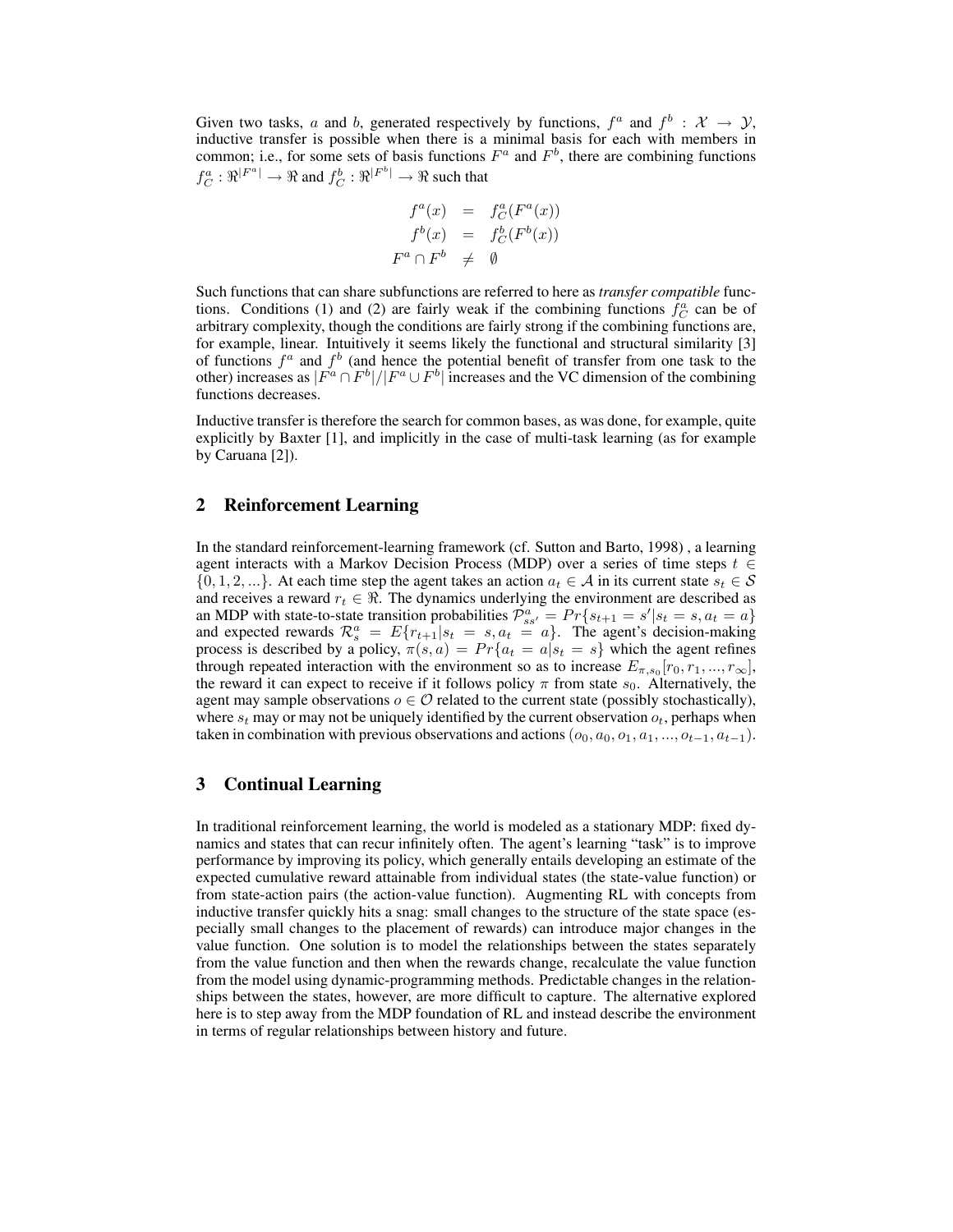#### 3.1 The Continual-Learning Problem, Formally

A continual-learning agent's inputs are observations,  $o_t \in \mathcal{O}$ . The agent may learn from all its past experiences, collectively known as its *history*. Each *moment* of history is a triple,  $m = (o, r, a) \in \mathcal{M}$  where  $\mathcal{M} = \mathcal{O} \times \Re \times \mathcal{A}$  and  $a \in \mathcal{A}$  is an agent action.<sup>1</sup> In the discrete-time case, a history is a discrete series of moments,  $h(t) = (m_0, ..., m_t)$ , while in the continuous-time case, the history is a continuous function of time  $h : [0, t] \to M$ .

The future is slightly different from the past in that it is not yet known. Instead, there are probability distributions over possible futures contingent on the policy. Each possible future is an infinite-length trajectory of moments. In the continuous case it can be represented as a function mapping time to possible future moments  $\xi : (t, \infty) \to M$ . The set of all possible futures is  $Z$ , and for each policy and history there is a probability distribution  $D$ over Z; i.e.,  $\mathcal{D}(\xi | h \in \mathcal{H}, \pi \in \Pi)$ , where H is the space of all possible histories, and  $\Pi$  is the space of all possible policies.

The agent's aim is to maximize its expected return by estimating the reward part of this distribution and finding the policy with greatest expected reward. If  $\mathcal{R}(m)$  is the reward part of a moment, then the expected return for a particular future is

$$
\mathcal{R}(\xi, t) = \int_{\tau=t}^{\infty} \gamma^{\tau-t} \mathcal{R}[\xi(\tau)] d\tau
$$
 (1)

where  $0 < \gamma \leq 1$  is a discounting factor that, if less than 1, keeps the integral from diverging. The overall expected return for a given policy and history is:

$$
\mathbf{R}(\pi, h, t) = \int_{\xi \in \mathcal{Z}} \mathcal{D}(\xi | h, \pi) \mathcal{R}(\xi, t) \, d\xi.
$$
 (2)

The agent's aim is to choose a policy that maximizes its expected reward:

$$
\pi_t^* = \underset{\pi}{\operatorname{argmax}} [\mathbf{R}(\pi, h, t)] \tag{3}
$$

#### 3.2 Examples

Space does not allow an extended illustration of non-stationary domains where the environment and/or reward structure changes in predictable ways. One example is a "shaping" situation where an agent can be taught to negotiate a certain simple environment or perform a simple maneuver that is changed bit by bit to increasingly more complicated situations. Non-stationary environments and changing value functions can be problematic for traditional RL approaches, even when the changes seem reasonably small. The continuallearning framework, however, is particularly appropriate for situations where the learning agent can find regularities in the environment, use them and build upon them to find new regularities, thus attaining reward increasingly well; i.e., where skills can be developed in a seemingly hierarchical fashion.

## 3.3 Solution Method

Since  $D$  is not known in advance, it must be estimated from available evidence, namely, from the history seen so far. To help estimate  $D$ , a functional model is built and maintained that explains the historical data. The agent runs the following processes continually:

<sup>&</sup>lt;sup>1</sup> Alternatively, the control parameters,  $\theta \in \Theta$ , which fully describe the agent's interaction with the world (its policy), are recorded instead of actions,  $m = (o, r, \theta) \in \mathcal{M}$ , where  $\mathcal{M} = \mathcal{O} \times \Re \times \Theta$ . This alternative has the advantages that (a)  $\theta$  may change more smoothly over time than the actions, and (b) it places no constraints on the way that actions unfold over time. In this case, the agent's only explicit knowledge of its actions are through its control parameters  $\theta$  and its observations, which may also — as a choice of implementation — extensively describe the actions taken.